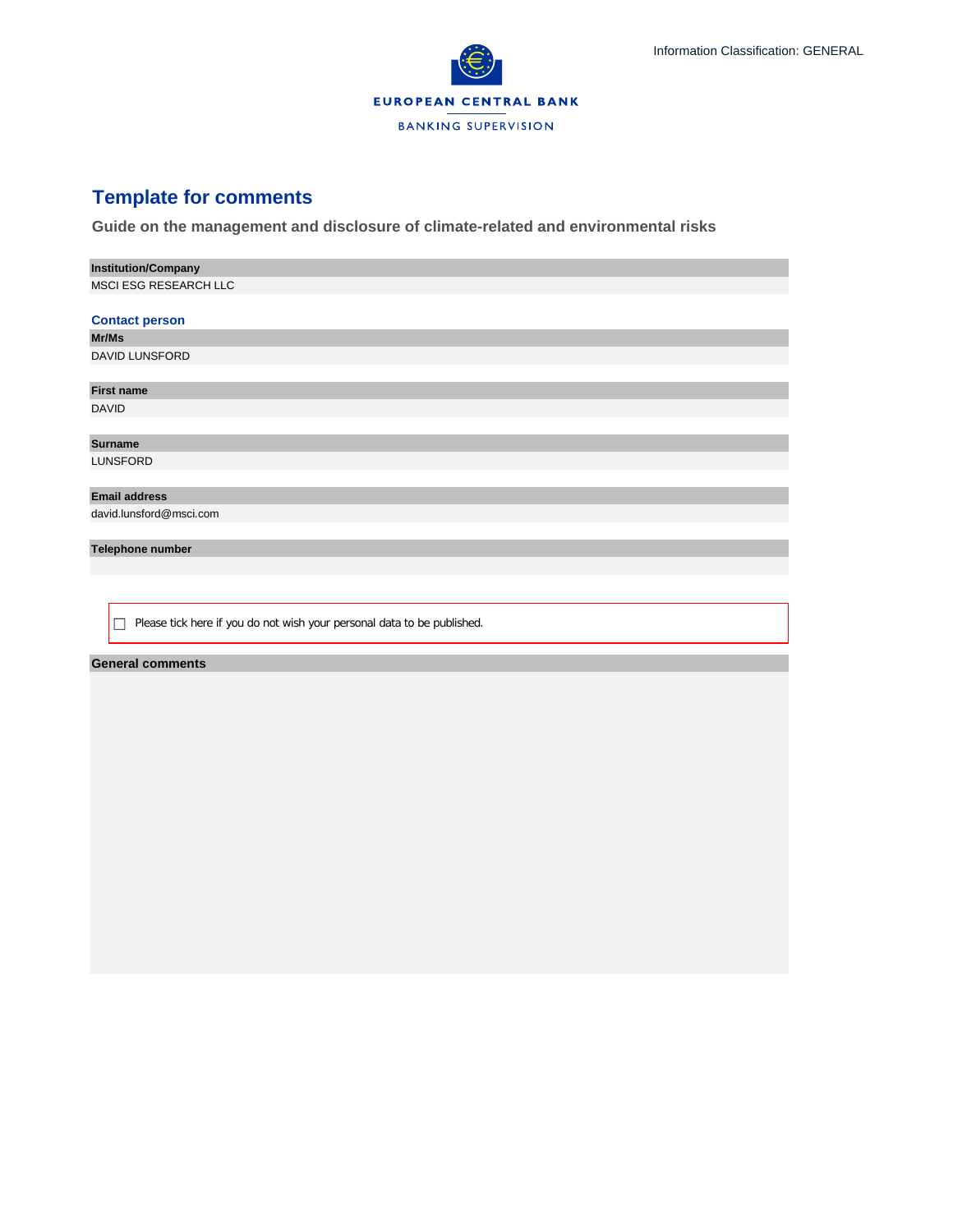## **Template for comments**

**Guide on the management and disclosure of climate-related and environmental risks**

## **Please enter all your feedback in this list.**

**When entering feedback, please make sure that:** 

 **- each comment deals with a single issue only;**

 **- you indicate the relevant article/chapter/paragraph, where appropriate;**

 **- you indicate whether your comment is a proposed amendment, clarification or deletion.**

**Deadline:** 25 September 2020

| ID | <b>Chapter</b> | Paragraph | <b>Expectation or</b><br>box number | Page  | <b>Type of</b><br>comment | Detailed comment                                                                                                                                                                                                                                                                                                                                                                                                                                                                                                                                                                                                                                                                                                                                                                                                                                                                                                                                                                                                                       | Concise statement as to why your<br>comment should be taken on board | Name of<br>commenter      | <b>Personal data</b> |
|----|----------------|-----------|-------------------------------------|-------|---------------------------|----------------------------------------------------------------------------------------------------------------------------------------------------------------------------------------------------------------------------------------------------------------------------------------------------------------------------------------------------------------------------------------------------------------------------------------------------------------------------------------------------------------------------------------------------------------------------------------------------------------------------------------------------------------------------------------------------------------------------------------------------------------------------------------------------------------------------------------------------------------------------------------------------------------------------------------------------------------------------------------------------------------------------------------|----------------------------------------------------------------------|---------------------------|----------------------|
|    | 1 Chapter 6    | 6.2       | $8.1 + box 8$                       | 32    | Clarification             | We believe that expectation 8.1 is key to institutions<br>quantifying the credit risk impacts of climate risks and<br>reallocating capital efficiently.<br>However, the question does arise whether the observed<br>practice in box 8 is as close to a best practice for the<br>industry as it may be. For instance, although qualitative<br>inputs into scorecards can be a complement to an<br>exercise of quantification of impacts on probabilities of<br>default (PD), we believe that this practice is not sufficient<br>on its own to form a comprehensive analysis of the<br>impacts of climate risk on borrowers' credit risk.<br>Highlighting this as an example of observed practice may<br>unintentionally give the signal that this is adequate,<br>whereas in our view it would fall short of this expectation.<br>Climate scenario models are now at a stage of<br>development where they allow to compute ranges of<br>quantitative impacts on probabilities of default - and we<br>believe this should be encouraged. | Raising the level of expectation 8.1.                                | LUNSFORD.<br><b>DAVID</b> | Publish              |
|    | 2 Chapter 6    | 6.2       | 8.2                                 | 32-33 | Amendment                 | Expectation 8.2 states that critical exposures should be<br>considered under various scenarios, where applicable.<br>Our view is that potentially this expectation may be more<br>ambitious. We have found, through our own work and our<br>clients' work, that performing scenario analysis can be<br>useful to determine which exposures are critical in the first<br>place. Encouraging institutions to focus only on what are<br>deemed to be "critical exposures" may therefore be<br>limiting.<br>Our view is to consider encouraging institutions to<br>consider all exposures under various scenarios.                                                                                                                                                                                                                                                                                                                                                                                                                         | Raising the level of expectation 8.2.                                | LUNSFORD,<br><b>DAVID</b> | Publish              |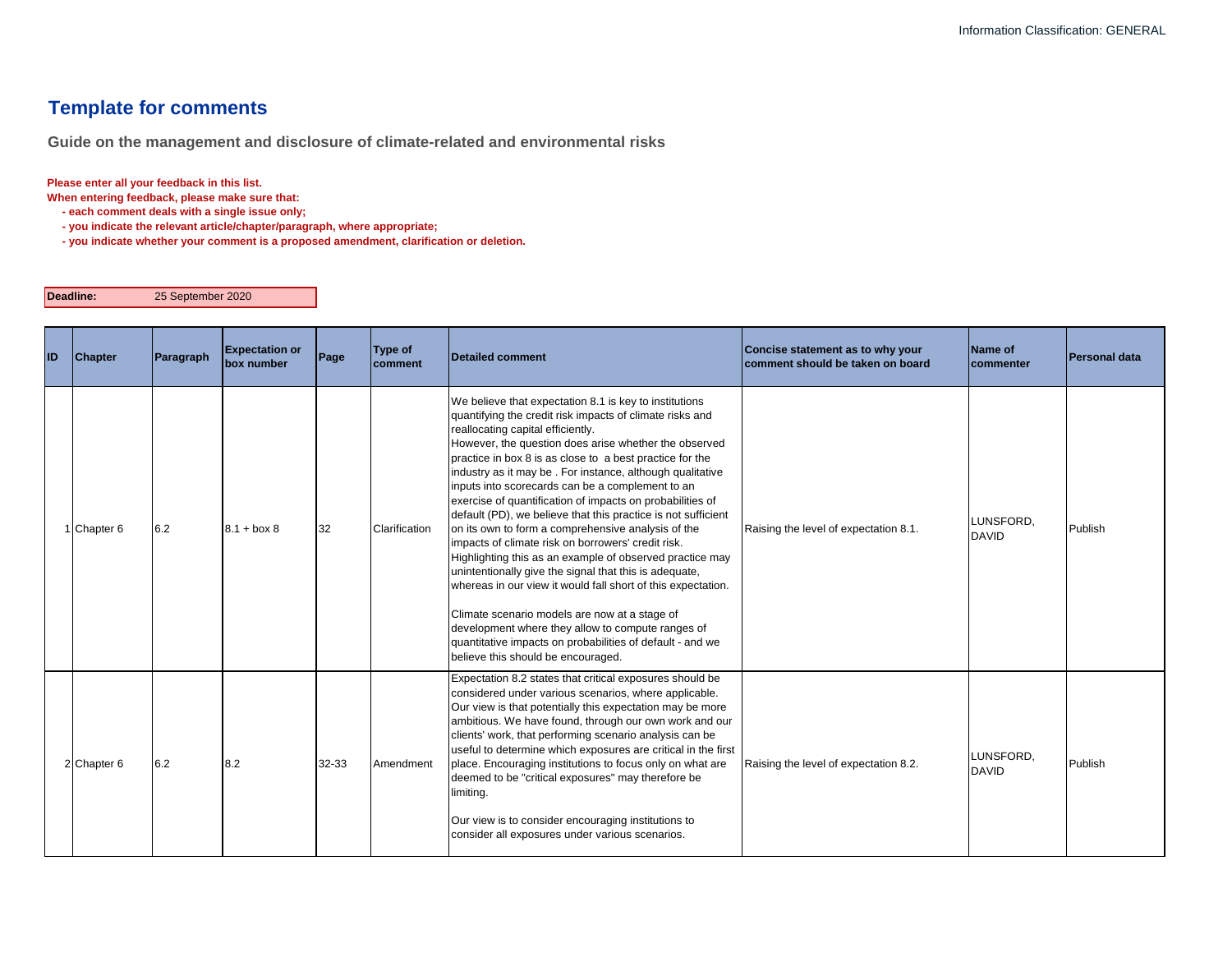| 3 Chapter 6 | 6.2 | 8.4 | 33 | Amendment     | Our interpretation is that Expectation 8.4 appears to be<br>focused on geographical and sectoral concentrations (for<br>instance, the second sentence reads: "Institutions are<br>expected to monitor how geographic and sectoral<br>concentration is prone to climate-related and<br>environmental risks").<br>While we agree that geographical and sectoral<br>concentrations are a necessary component of climate risk<br>management, we also believe that single-name analysis is<br>important because different companies are likely to fair<br>better or worse in any country / sector combinations.<br>We would therefore suggest to consider encouraging<br>institutions to manage climate risk in their portfolios at the<br>single-name level too. | Raising the level of expectation 8.4.                            | LUNSFORD.<br><b>DAVID</b> | Publish |
|-------------|-----|-----|----|---------------|--------------------------------------------------------------------------------------------------------------------------------------------------------------------------------------------------------------------------------------------------------------------------------------------------------------------------------------------------------------------------------------------------------------------------------------------------------------------------------------------------------------------------------------------------------------------------------------------------------------------------------------------------------------------------------------------------------------------------------------------------------------|------------------------------------------------------------------|---------------------------|---------|
| 4 Chapter 6 | 6.1 |     | 28 | Clarification | The guide requests to monitor climate risks over "a<br>sufficiently long-term horizon". We suggest to clarify the<br>meaning of "sufficient". As an example, the Bank of<br>England's BES on climate change recommended a 30-<br>year time horizon, i.e. 2020,2050 and 2080 assessments.<br>We think that clarity would benefit any stress test<br>regulation at the point of implementation and reporting.<br>We however suggest to look at various modeling time<br>horizons, assessing potential scenario impacts in the<br>years 2020, 2030, 2050, 2080 and 2100.                                                                                                                                                                                        | Clarifying the stress testing time horizon                       | LUNSFORD,<br><b>DAVID</b> | Publish |
| 5 Chapter 6 | 6.5 | 11  | 37 | Deletion      | The text states that physical risk scenarios should be in<br>line with "with scientific climate change pathways, such as<br>IPCC or IEA scenarios." We suggest deleting "or IEA"<br>because the IEA does not operate physical risk scenarios.<br>The IEA operates models for assessing transition risks.<br>We would alternatively suggest to reference climate<br>research institutes such as the Potsdam Institute for<br>Climate Impact Research or the Woodwell Climate<br>Research Center.                                                                                                                                                                                                                                                              | Improving the accuracy of a reference made<br>in expectation 11. | LUNSFORD,<br><b>DAVID</b> | Publish |
| 6 Chapter 6 | 6.5 | 11  | 37 | Clarification | In bullet point three, "short, medium and long term" are<br>referenced. In accordance with our comments on time<br>horizon, we suggest to change this to "years 2020, 2030,<br>2050, 2080 and 2100".                                                                                                                                                                                                                                                                                                                                                                                                                                                                                                                                                         | Clarifying the stress testing time horizon                       | LUNSFORD,<br><b>DAVID</b> | Publish |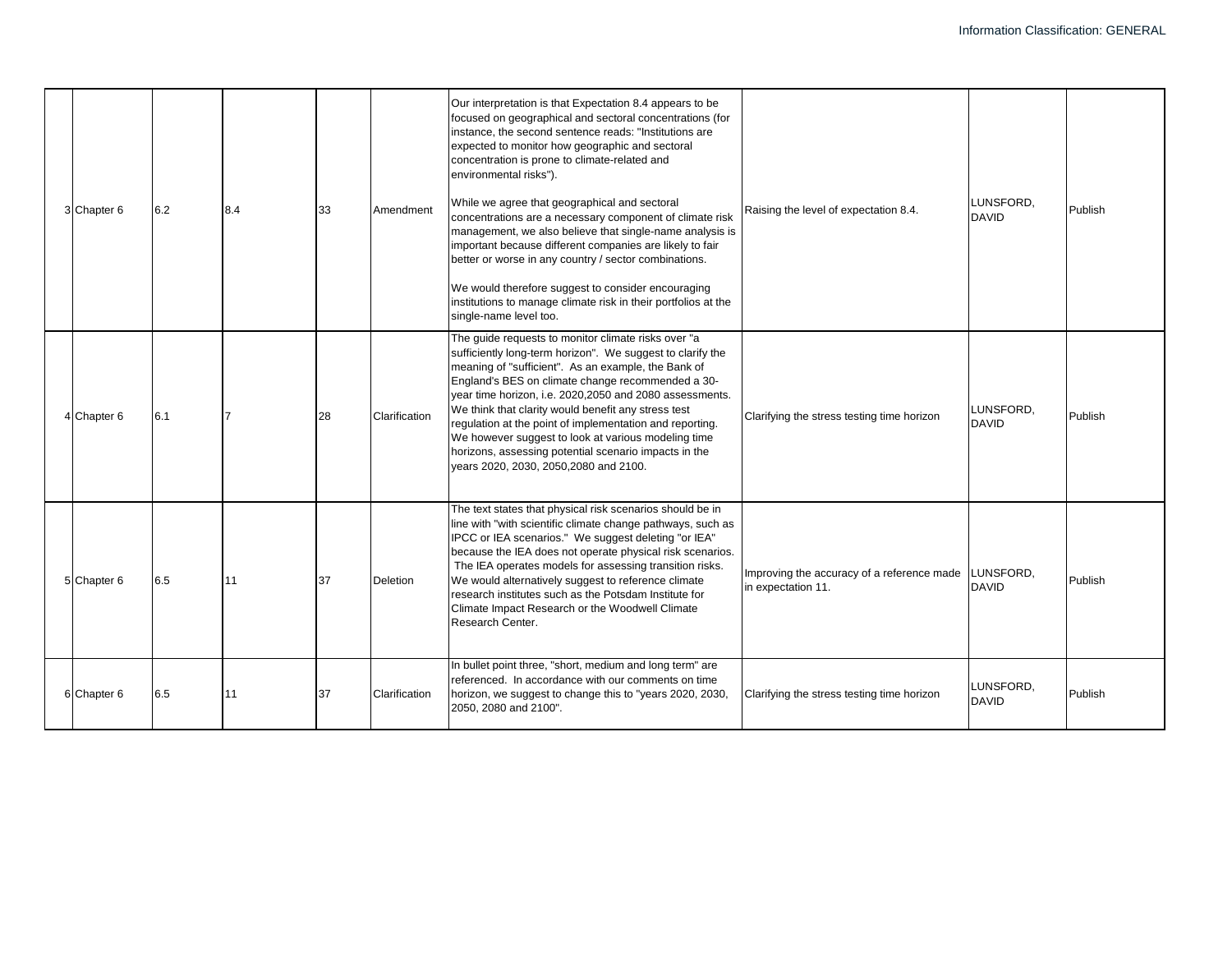|    | 7 Chapter 6 | 6.1 | 7.2            | 29 | Amendment | The current text mentions "quantification methodologies"<br>are subject to further developments. We would like to<br>note that the NGFS scenario recommendations concretely<br>mention several Integrated Assessment Models (IAMs) in<br>their report: GCAM 5.2, REMIND-MAgPIE 1.7-3.0 and<br>MESSAGEix-GLOBIOM 1.0. We think that it would be<br>helpful to add that "Integrated Assessment Models (IAMs)<br>currently provide a substantial set of tools, methods and<br>data sets to adequately quantify climate-related and<br>environmental risks." | Add details of acceptable IAMs to be used<br>for stress testing.                                         | LUNSFORD,<br><b>DAVID</b>                 | Publish |
|----|-------------|-----|----------------|----|-----------|----------------------------------------------------------------------------------------------------------------------------------------------------------------------------------------------------------------------------------------------------------------------------------------------------------------------------------------------------------------------------------------------------------------------------------------------------------------------------------------------------------------------------------------------------------|----------------------------------------------------------------------------------------------------------|-------------------------------------------|---------|
|    | 8 Chapter 5 | 5.2 | Box 4, Chart A | 22 | Amendment | Box 4 outlines "Observed practice" for setting carbon<br>intensity targets within a Bank's portfolio. We suggest to<br>also give an example (as Chart B) of how physical climate<br>impacts may be mapped to a bank's portfolio. A recent<br>report by the UNEPFI, titled "Charting a New Climate"<br>(September 2020), contains several cases where banks<br>have applied physical risk data to bank portfolios. $\square$                                                                                                                              | Add an example of how physical climate<br>risks could be quantified and mapped to a<br>bank's portfolio. | LUNSFORD.<br><b>DAVID</b>                 | Publish |
| 9  |             |     |                |    |           |                                                                                                                                                                                                                                                                                                                                                                                                                                                                                                                                                          |                                                                                                          | LUNSFORD,<br><b>DAVID</b>                 | Publish |
| 10 |             |     |                |    |           |                                                                                                                                                                                                                                                                                                                                                                                                                                                                                                                                                          |                                                                                                          | LUNSFORD,<br><b>DAVID</b>                 | Publish |
| 11 |             |     |                |    |           |                                                                                                                                                                                                                                                                                                                                                                                                                                                                                                                                                          |                                                                                                          | LUNSFORD,<br><b>DAVID</b>                 | Publish |
| 12 |             |     |                |    |           |                                                                                                                                                                                                                                                                                                                                                                                                                                                                                                                                                          |                                                                                                          | LUNSFORD,<br><b>DAVID</b>                 | Publish |
| 13 |             |     |                |    |           |                                                                                                                                                                                                                                                                                                                                                                                                                                                                                                                                                          |                                                                                                          | LUNSFORD,<br><b>DAVID</b>                 | Publish |
| 14 |             |     |                |    |           |                                                                                                                                                                                                                                                                                                                                                                                                                                                                                                                                                          |                                                                                                          | LUNSFORD,<br><b>DAVID</b>                 | Publish |
| 15 |             |     |                |    |           |                                                                                                                                                                                                                                                                                                                                                                                                                                                                                                                                                          |                                                                                                          | LUNSFORD,                                 | Publish |
| 16 |             |     |                |    |           |                                                                                                                                                                                                                                                                                                                                                                                                                                                                                                                                                          |                                                                                                          | <b>DAVID</b><br>LUNSFORD,<br><b>DAVID</b> | Publish |
| 17 |             |     |                |    |           |                                                                                                                                                                                                                                                                                                                                                                                                                                                                                                                                                          |                                                                                                          | LUNSFORD,                                 | Publish |
| 18 |             |     |                |    |           |                                                                                                                                                                                                                                                                                                                                                                                                                                                                                                                                                          |                                                                                                          | <b>DAVID</b><br>LUNSFORD,                 | Publish |
| 19 |             |     |                |    |           |                                                                                                                                                                                                                                                                                                                                                                                                                                                                                                                                                          |                                                                                                          | <b>DAVID</b><br>LUNSFORD,                 | Publish |
| 20 |             |     |                |    |           |                                                                                                                                                                                                                                                                                                                                                                                                                                                                                                                                                          |                                                                                                          | <b>DAVID</b><br>LUNSFORD,                 | Publish |
| 21 |             |     |                |    |           |                                                                                                                                                                                                                                                                                                                                                                                                                                                                                                                                                          |                                                                                                          | <b>DAVID</b><br>LUNSFORD,                 | Publish |
|    |             |     |                |    |           |                                                                                                                                                                                                                                                                                                                                                                                                                                                                                                                                                          |                                                                                                          | <b>DAVID</b><br>LUNSFORD,                 |         |
| 22 |             |     |                |    |           |                                                                                                                                                                                                                                                                                                                                                                                                                                                                                                                                                          |                                                                                                          | <b>DAVID</b><br>LUNSFORD,                 | Publish |
| 23 |             |     |                |    |           |                                                                                                                                                                                                                                                                                                                                                                                                                                                                                                                                                          |                                                                                                          | <b>DAVID</b><br>LUNSFORD,                 | Publish |
| 24 |             |     |                |    |           |                                                                                                                                                                                                                                                                                                                                                                                                                                                                                                                                                          |                                                                                                          | <b>DAVID</b>                              | Publish |
| 25 |             |     |                |    |           |                                                                                                                                                                                                                                                                                                                                                                                                                                                                                                                                                          |                                                                                                          | LUNSFORD,<br><b>DAVID</b>                 | Publish |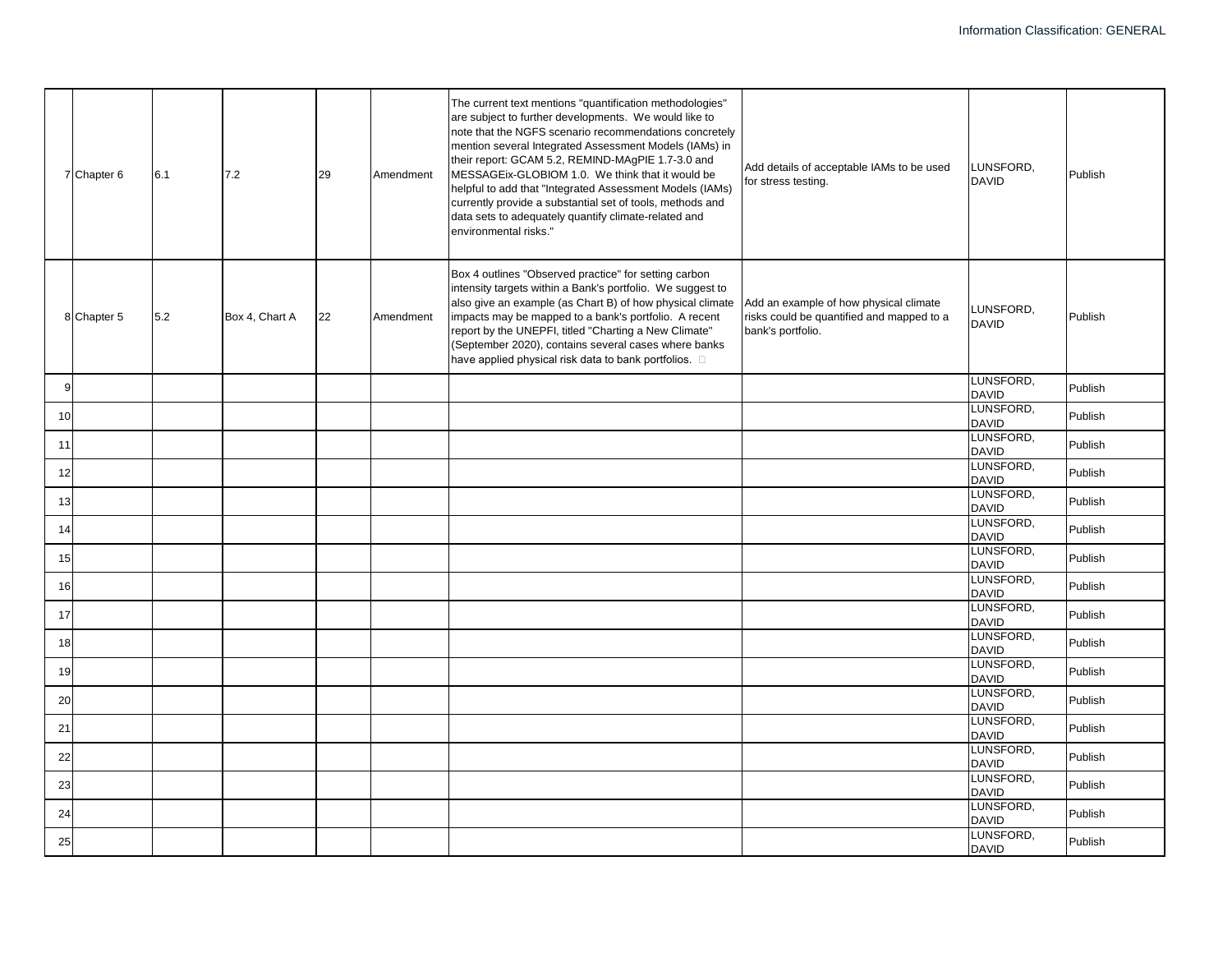| 26 |  |  |  | LUNSFORD,<br><b>DAVID</b> | Publish |
|----|--|--|--|---------------------------|---------|
| 27 |  |  |  | LUNSFORD,<br><b>DAVID</b> | Publish |
| 28 |  |  |  | LUNSFORD,<br><b>DAVID</b> | Publish |
| 29 |  |  |  | LUNSFORD,<br><b>DAVID</b> | Publish |
| 30 |  |  |  | LUNSFORD,<br><b>DAVID</b> | Publish |
| 31 |  |  |  | LUNSFORD,<br><b>DAVID</b> | Publish |
| 32 |  |  |  | LUNSFORD,<br><b>DAVID</b> | Publish |
| 33 |  |  |  | LUNSFORD,<br><b>DAVID</b> | Publish |
| 34 |  |  |  | LUNSFORD,<br><b>DAVID</b> | Publish |
| 35 |  |  |  | LUNSFORD,<br><b>DAVID</b> | Publish |
| 36 |  |  |  | LUNSFORD,<br><b>DAVID</b> | Publish |
| 37 |  |  |  | LUNSFORD,<br><b>DAVID</b> | Publish |
| 38 |  |  |  | LUNSFORD,<br><b>DAVID</b> | Publish |
| 39 |  |  |  | LUNSFORD,<br><b>DAVID</b> | Publish |
| 40 |  |  |  | LUNSFORD,<br><b>DAVID</b> | Publish |
| 41 |  |  |  | LUNSFORD,<br><b>DAVID</b> | Publish |
| 42 |  |  |  | LUNSFORD,<br><b>DAVID</b> | Publish |
| 43 |  |  |  | LUNSFORD,<br><b>DAVID</b> | Publish |
| 44 |  |  |  | LUNSFORD,<br><b>DAVID</b> | Publish |
| 45 |  |  |  | LUNSFORD,<br><b>DAVID</b> | Publish |
| 46 |  |  |  | LUNSFORD,<br><b>DAVID</b> | Publish |
| 47 |  |  |  | LUNSFORD,<br><b>DAVID</b> | Publish |
| 48 |  |  |  | LUNSFORD,<br><b>DAVID</b> | Publish |
| 49 |  |  |  | LUNSFORD,<br><b>DAVID</b> | Publish |
| 50 |  |  |  | LUNSFORD,<br><b>DAVID</b> | Publish |
| 51 |  |  |  | LUNSFORD,<br><b>DAVID</b> | Publish |
| 52 |  |  |  | LUNSFORD,<br><b>DAVID</b> | Publish |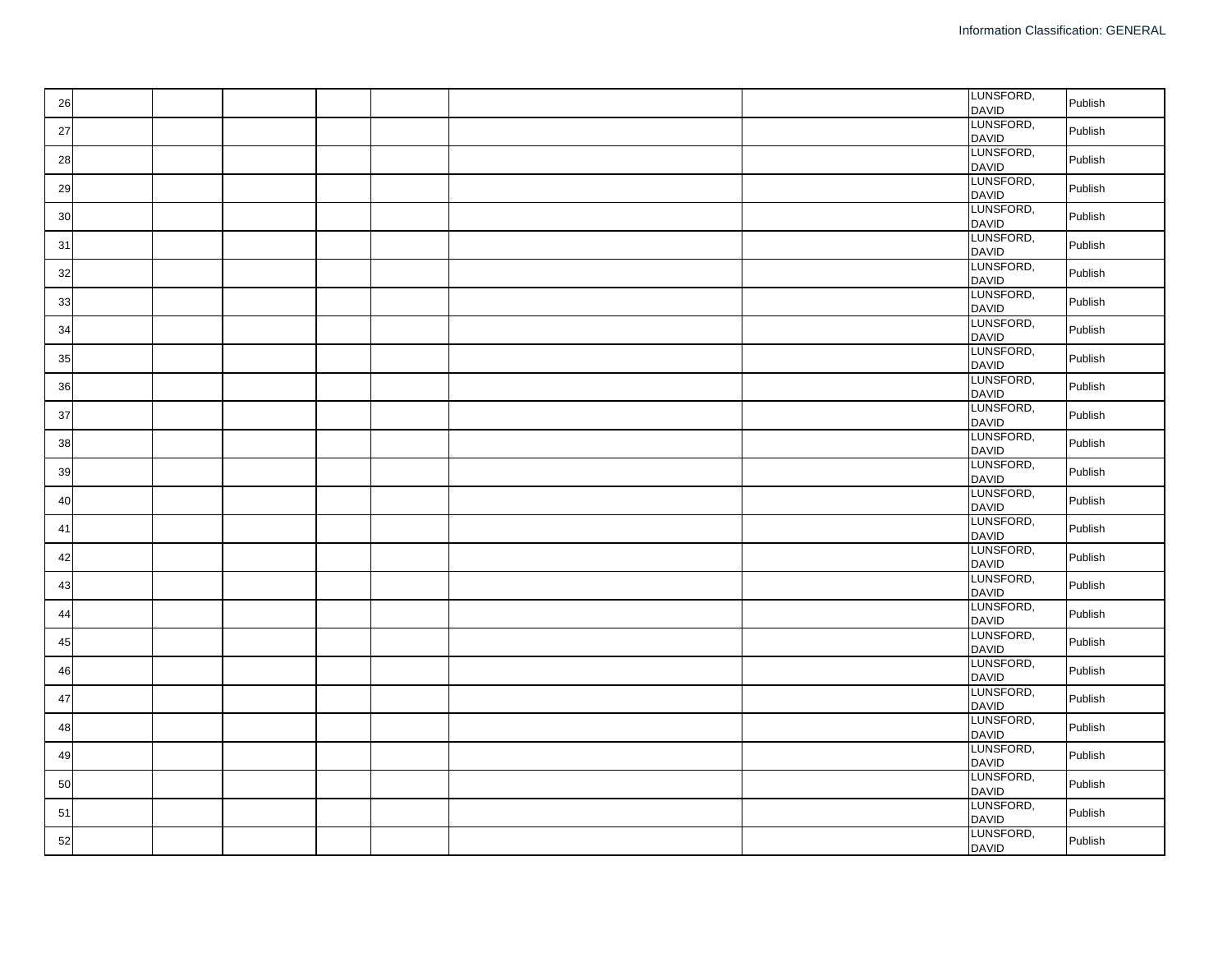| 53 |  |  |  | LUNSFORD,<br><b>DAVID</b>                 | Publish |
|----|--|--|--|-------------------------------------------|---------|
| 54 |  |  |  | LUNSFORD,<br><b>DAVID</b>                 | Publish |
| 55 |  |  |  | LUNSFORD,<br><b>DAVID</b>                 | Publish |
| 56 |  |  |  | LUNSFORD,<br><b>DAVID</b>                 | Publish |
| 57 |  |  |  | LUNSFORD,<br><b>DAVID</b>                 | Publish |
| 58 |  |  |  | LUNSFORD,<br><b>DAVID</b>                 | Publish |
| 59 |  |  |  | LUNSFORD,<br><b>DAVID</b>                 | Publish |
| 60 |  |  |  | LUNSFORD,<br><b>DAVID</b>                 | Publish |
| 61 |  |  |  | LUNSFORD,<br><b>DAVID</b>                 | Publish |
| 62 |  |  |  | LUNSFORD,<br><b>DAVID</b>                 | Publish |
| 63 |  |  |  | LUNSFORD,<br><b>DAVID</b>                 | Publish |
| 64 |  |  |  | LUNSFORD,<br><b>DAVID</b>                 | Publish |
| 65 |  |  |  | LUNSFORD,<br><b>DAVID</b>                 | Publish |
| 66 |  |  |  | LUNSFORD,<br><b>DAVID</b>                 | Publish |
| 67 |  |  |  | LUNSFORD,<br><b>DAVID</b>                 | Publish |
| 68 |  |  |  | LUNSFORD,<br><b>DAVID</b>                 | Publish |
| 69 |  |  |  | LUNSFORD,<br><b>DAVID</b>                 | Publish |
| 70 |  |  |  | LUNSFORD,                                 | Publish |
| 71 |  |  |  | <b>DAVID</b><br>LUNSFORD,<br><b>DAVID</b> | Publish |
| 72 |  |  |  | LUNSFORD,                                 | Publish |
| 73 |  |  |  | <b>DAVID</b><br>LUNSFORD,                 | Publish |
| 74 |  |  |  | <b>DAVID</b><br>LUNSFORD,<br><b>DAVID</b> | Publish |
| 75 |  |  |  | LUNSFORD,                                 | Publish |
| 76 |  |  |  | <b>DAVID</b><br>LUNSFORD,                 | Publish |
| 77 |  |  |  | <b>DAVID</b><br>LUNSFORD,                 | Publish |
| 78 |  |  |  | <b>DAVID</b><br>LUNSFORD,                 | Publish |
| 79 |  |  |  | <b>DAVID</b><br>LUNSFORD,                 | Publish |
|    |  |  |  | <b>DAVID</b>                              |         |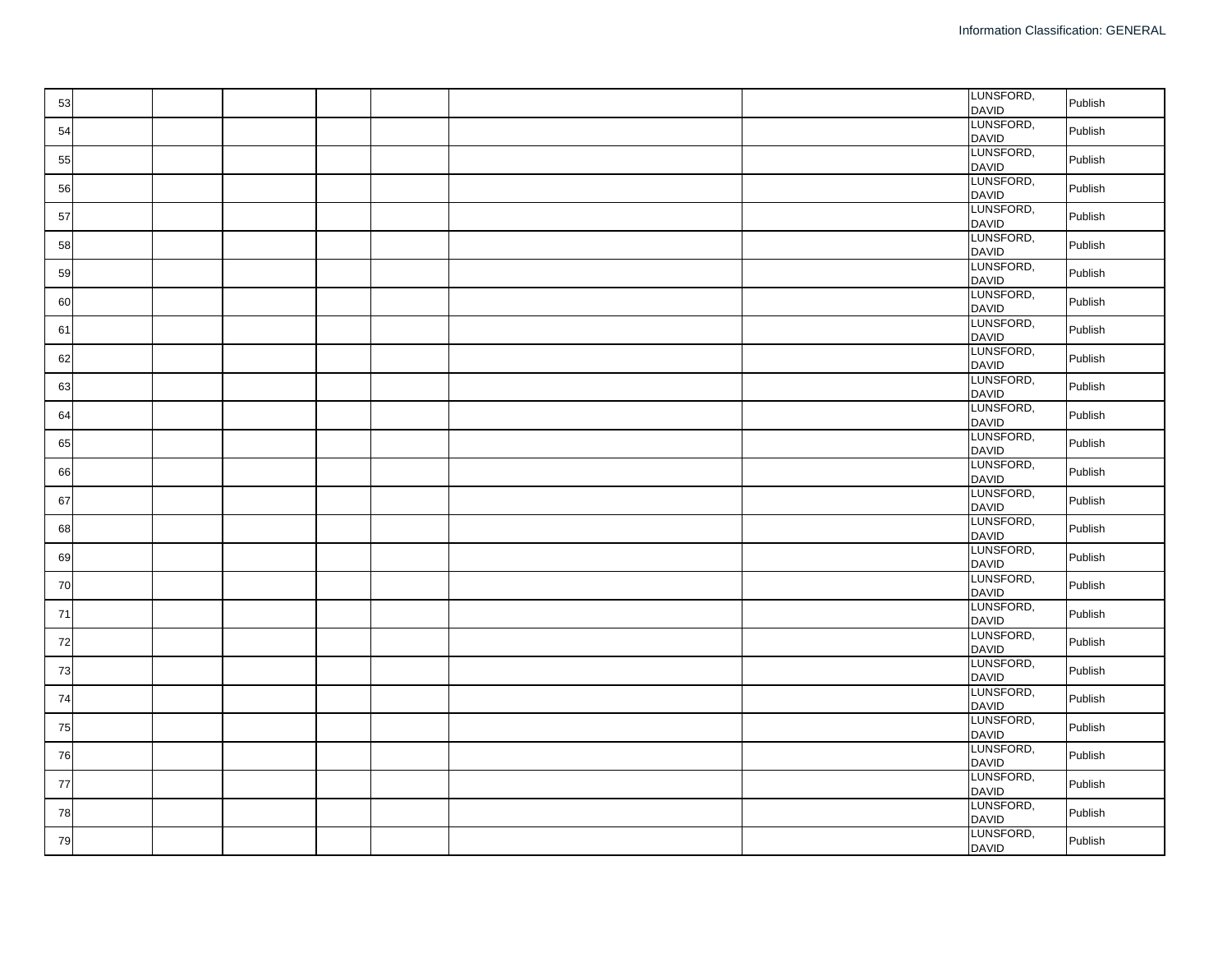| 80  |  |  |  | LUNSFORD,<br><b>DAVID</b> | Publish |
|-----|--|--|--|---------------------------|---------|
| 81  |  |  |  | LUNSFORD,<br><b>DAVID</b> | Publish |
| 82  |  |  |  | LUNSFORD,<br><b>DAVID</b> | Publish |
| 83  |  |  |  | LUNSFORD,<br><b>DAVID</b> | Publish |
| 84  |  |  |  | LUNSFORD,<br><b>DAVID</b> | Publish |
| 85  |  |  |  | LUNSFORD,<br><b>DAVID</b> | Publish |
| 86  |  |  |  | LUNSFORD,<br><b>DAVID</b> | Publish |
| 87  |  |  |  | LUNSFORD,<br><b>DAVID</b> | Publish |
| 88  |  |  |  | LUNSFORD,<br><b>DAVID</b> | Publish |
| 89  |  |  |  | LUNSFORD,<br><b>DAVID</b> | Publish |
| 90  |  |  |  | LUNSFORD,<br><b>DAVID</b> | Publish |
| 91  |  |  |  | LUNSFORD,<br><b>DAVID</b> | Publish |
| 92  |  |  |  | LUNSFORD,<br><b>DAVID</b> | Publish |
| 93  |  |  |  | LUNSFORD,<br><b>DAVID</b> | Publish |
| 94  |  |  |  | LUNSFORD,<br><b>DAVID</b> | Publish |
| 95  |  |  |  | LUNSFORD,<br><b>DAVID</b> | Publish |
| 96  |  |  |  | LUNSFORD,<br><b>DAVID</b> | Publish |
| 97  |  |  |  | LUNSFORD,<br><b>DAVID</b> | Publish |
| 98  |  |  |  | LUNSFORD,<br><b>DAVID</b> | Publish |
| 99  |  |  |  | LUNSFORD,<br><b>DAVID</b> | Publish |
| 100 |  |  |  | LUNSFORD,<br><b>DAVID</b> | Publish |
| 101 |  |  |  | LUNSFORD,<br><b>DAVID</b> | Publish |
| 102 |  |  |  | LUNSFORD,<br><b>DAVID</b> | Publish |
| 103 |  |  |  | LUNSFORD,<br><b>DAVID</b> | Publish |
| 104 |  |  |  | LUNSFORD,<br><b>DAVID</b> | Publish |
| 105 |  |  |  | LUNSFORD,<br><b>DAVID</b> | Publish |
| 106 |  |  |  | LUNSFORD,<br><b>DAVID</b> | Publish |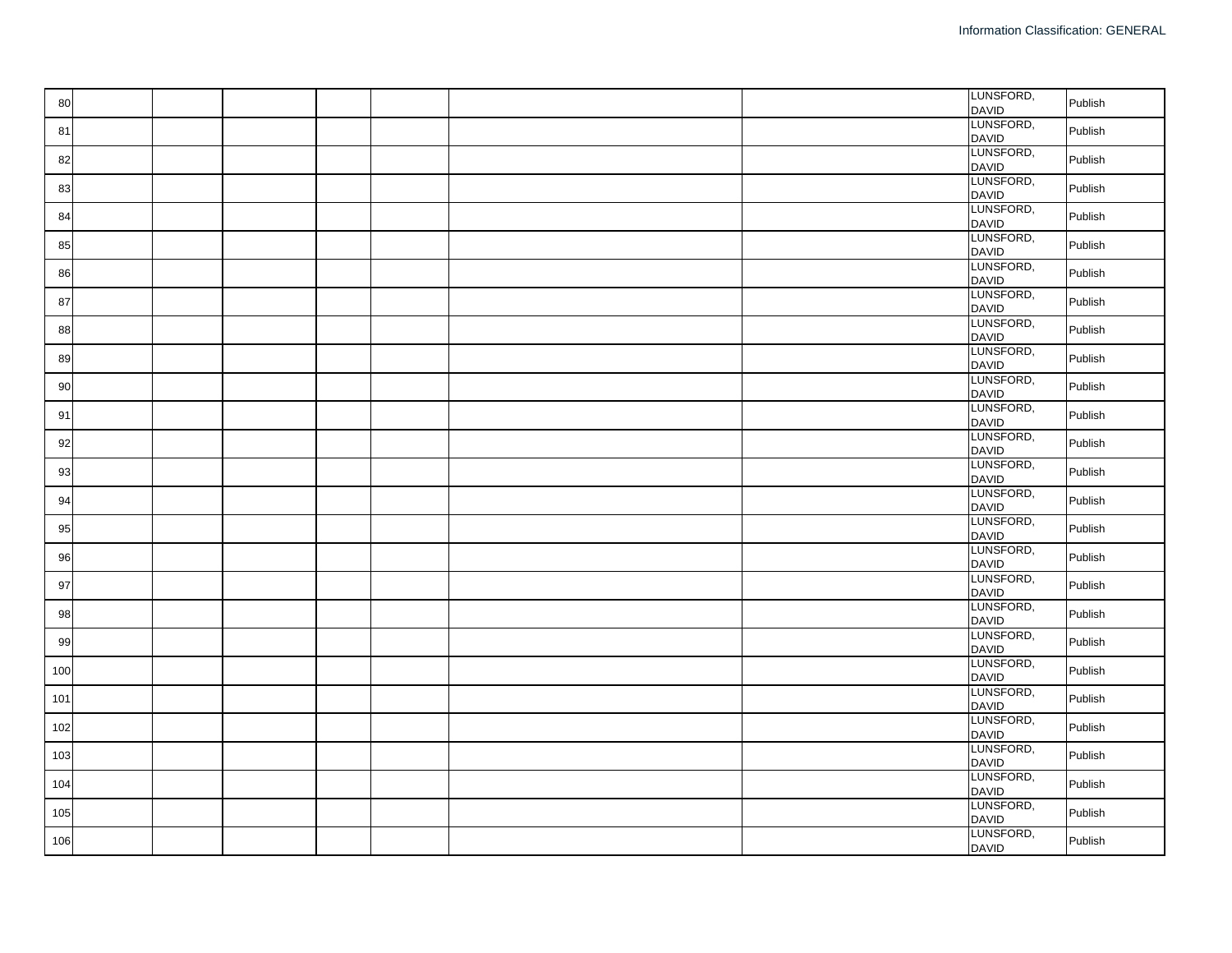| 107 |  |  |  | LUNSFORD,<br><b>DAVID</b> | Publish |
|-----|--|--|--|---------------------------|---------|
| 108 |  |  |  | LUNSFORD,<br><b>DAVID</b> | Publish |
| 109 |  |  |  | LUNSFORD,<br><b>DAVID</b> | Publish |
| 110 |  |  |  | LUNSFORD,<br><b>DAVID</b> | Publish |
| 111 |  |  |  | LUNSFORD,<br><b>DAVID</b> | Publish |
| 112 |  |  |  | LUNSFORD,<br><b>DAVID</b> | Publish |
| 113 |  |  |  | LUNSFORD,<br><b>DAVID</b> | Publish |
| 114 |  |  |  | LUNSFORD,<br><b>DAVID</b> | Publish |
| 115 |  |  |  | LUNSFORD,<br><b>DAVID</b> | Publish |
| 116 |  |  |  | LUNSFORD,<br><b>DAVID</b> | Publish |
| 117 |  |  |  | LUNSFORD,<br><b>DAVID</b> | Publish |
| 118 |  |  |  | LUNSFORD,<br><b>DAVID</b> | Publish |
| 119 |  |  |  | LUNSFORD,<br><b>DAVID</b> | Publish |
| 120 |  |  |  | LUNSFORD,<br><b>DAVID</b> | Publish |
| 121 |  |  |  | LUNSFORD,<br><b>DAVID</b> | Publish |
| 122 |  |  |  | LUNSFORD,<br><b>DAVID</b> | Publish |
| 123 |  |  |  | LUNSFORD,<br><b>DAVID</b> | Publish |
| 124 |  |  |  | LUNSFORD,<br><b>DAVID</b> | Publish |
| 125 |  |  |  | LUNSFORD,<br><b>DAVID</b> | Publish |
| 126 |  |  |  | LUNSFORD,<br><b>DAVID</b> | Publish |
| 127 |  |  |  | LUNSFORD,<br><b>DAVID</b> | Publish |
| 128 |  |  |  | LUNSFORD,<br><b>DAVID</b> | Publish |
| 129 |  |  |  | LUNSFORD,<br><b>DAVID</b> | Publish |
| 130 |  |  |  | LUNSFORD,<br><b>DAVID</b> | Publish |
| 131 |  |  |  | LUNSFORD,<br><b>DAVID</b> | Publish |
| 132 |  |  |  | LUNSFORD,<br><b>DAVID</b> | Publish |
| 133 |  |  |  | LUNSFORD,<br><b>DAVID</b> | Publish |